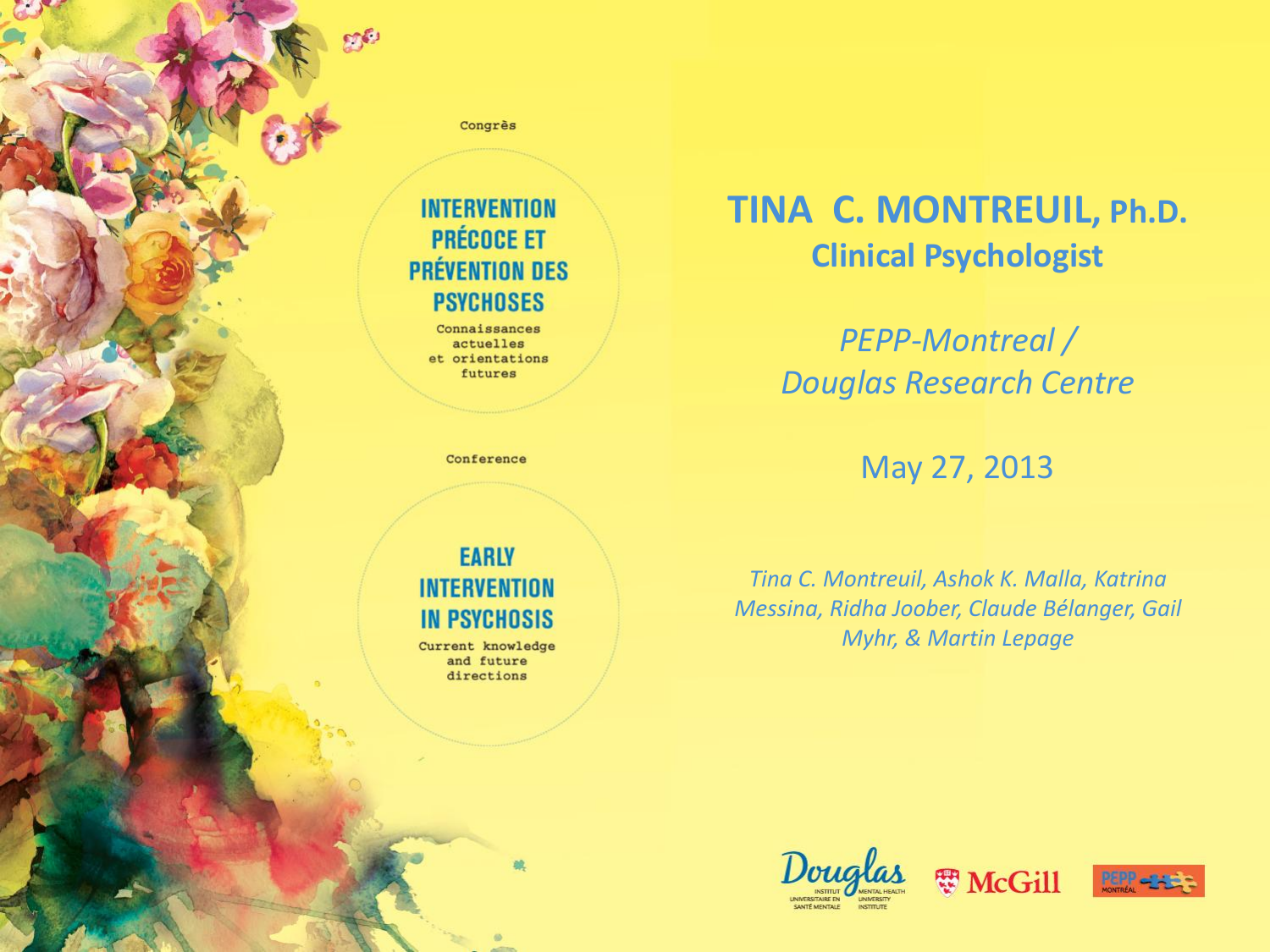# **Social Anxiety and Schizophrenia:**  Why study this comorbidity?

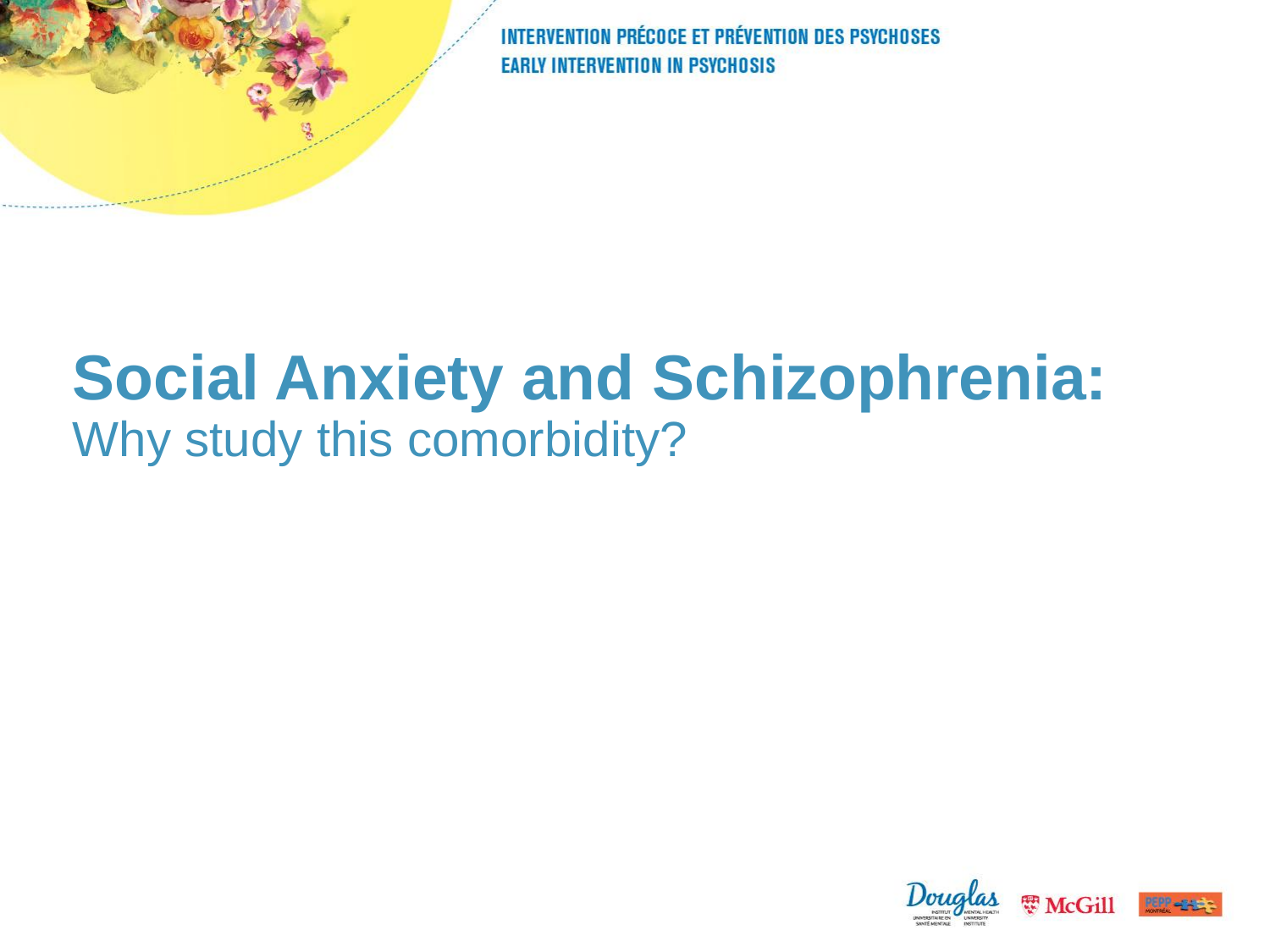#### **PREVALENCE OF SOCIAL ANXIETY IN PSYCHOSIS**



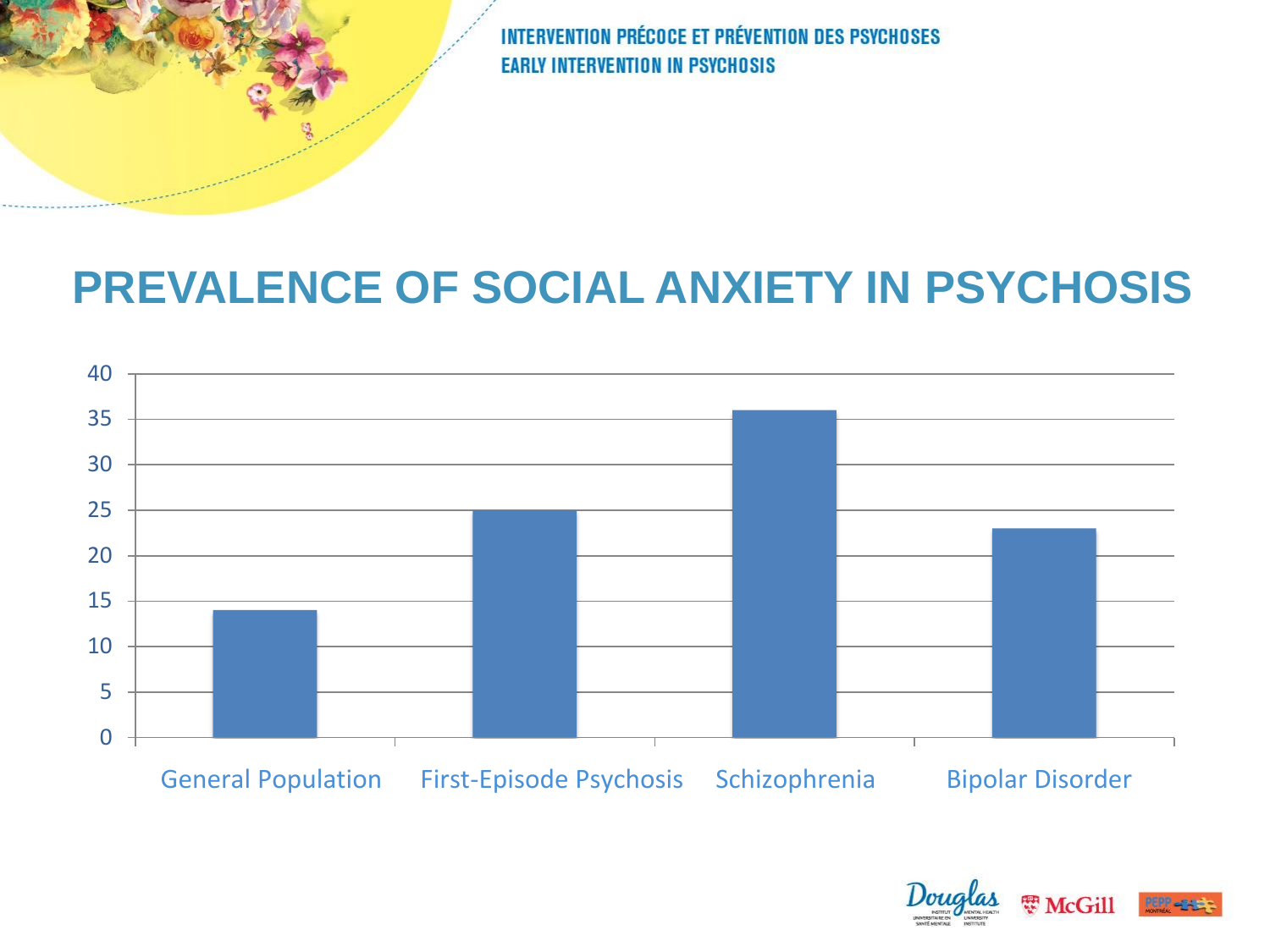#### **IMPACT OF SOCIAL ANXIETY IN SCHIZOPHRENIA**

Clinically:

- Increases the risk for relapse and hospitalization (Penn, et al., 1994)
- Increased risk of suicide (Cosoff & Hafner, 1998)

Functionally: *Social anxiety affects –*

- Employability
- Education
- Interpersonal relationships

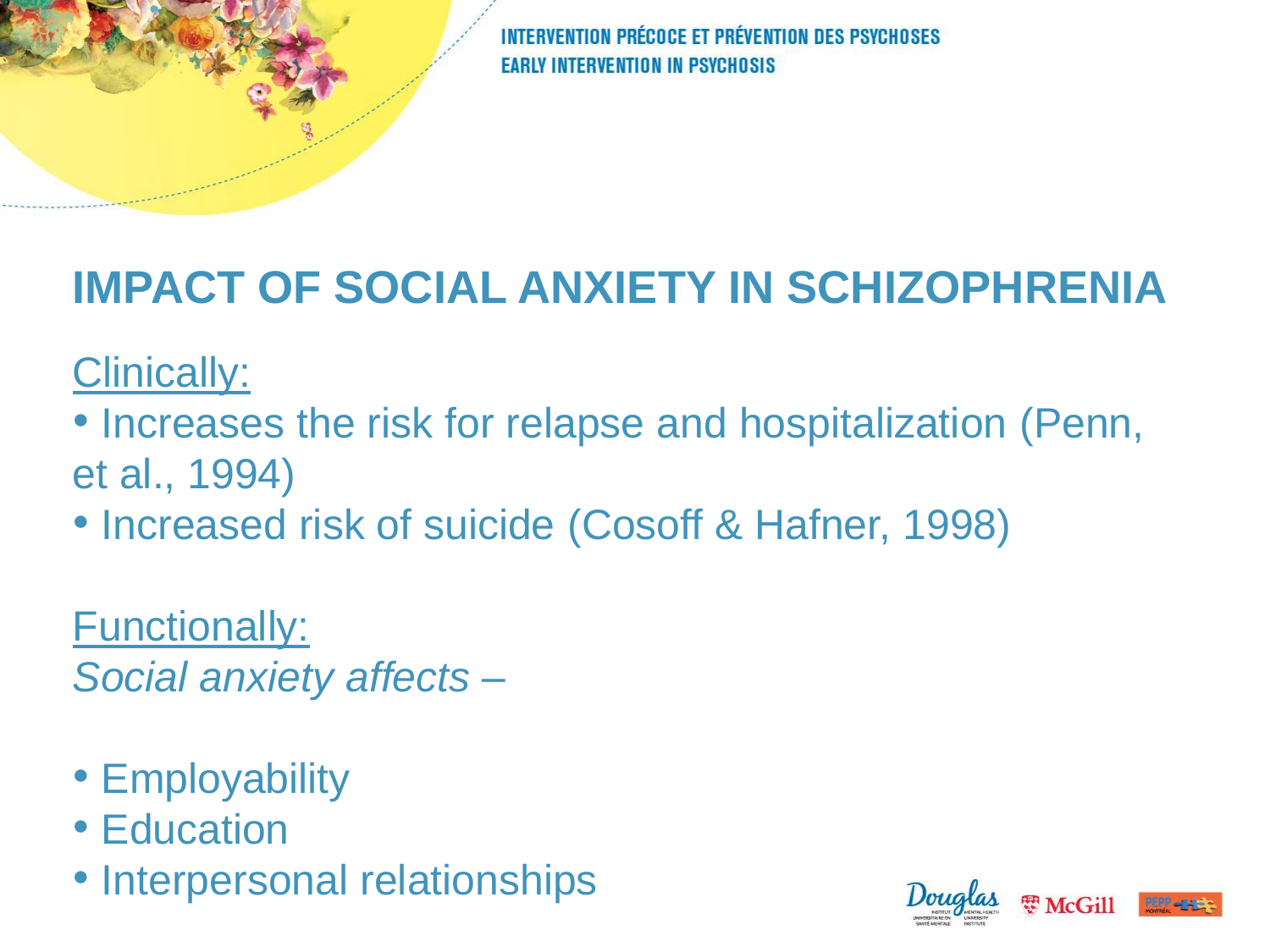## **Cognitive-Behavioral Therapy for the treatment of Social Anxiety Symptoms:**  Developing a Novel Group Intervention

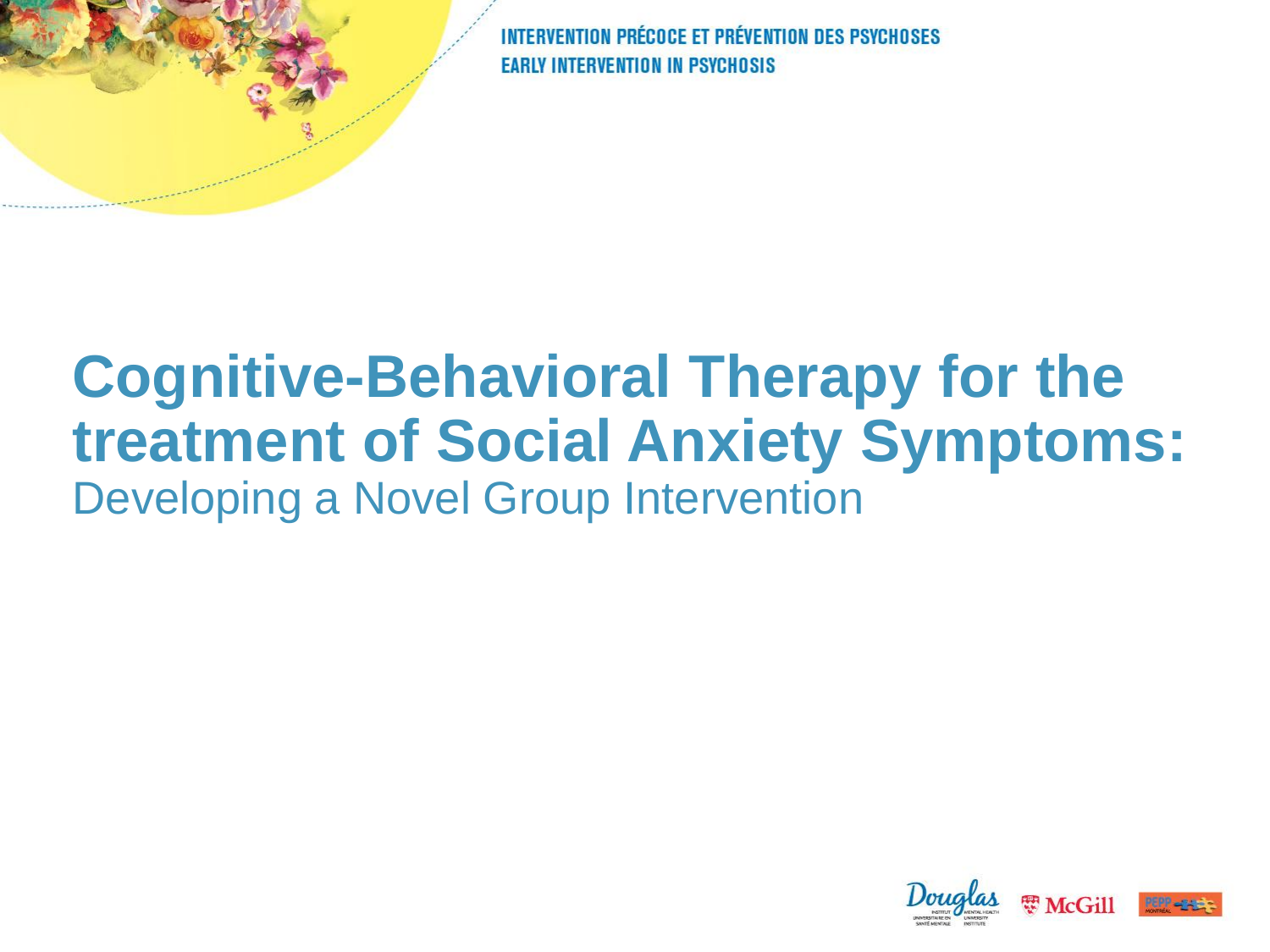### **CURRENT LIMITATIONS**

Current intervention-programs are:

- Too brief
- Do not validate diagnosis of a comorbid condition
- Do not target dysfunctional beliefs about the self (Birchwood, 2007; Gumley et al., 2004)
- Do not consider the **multifaceted nature of social anxiety**

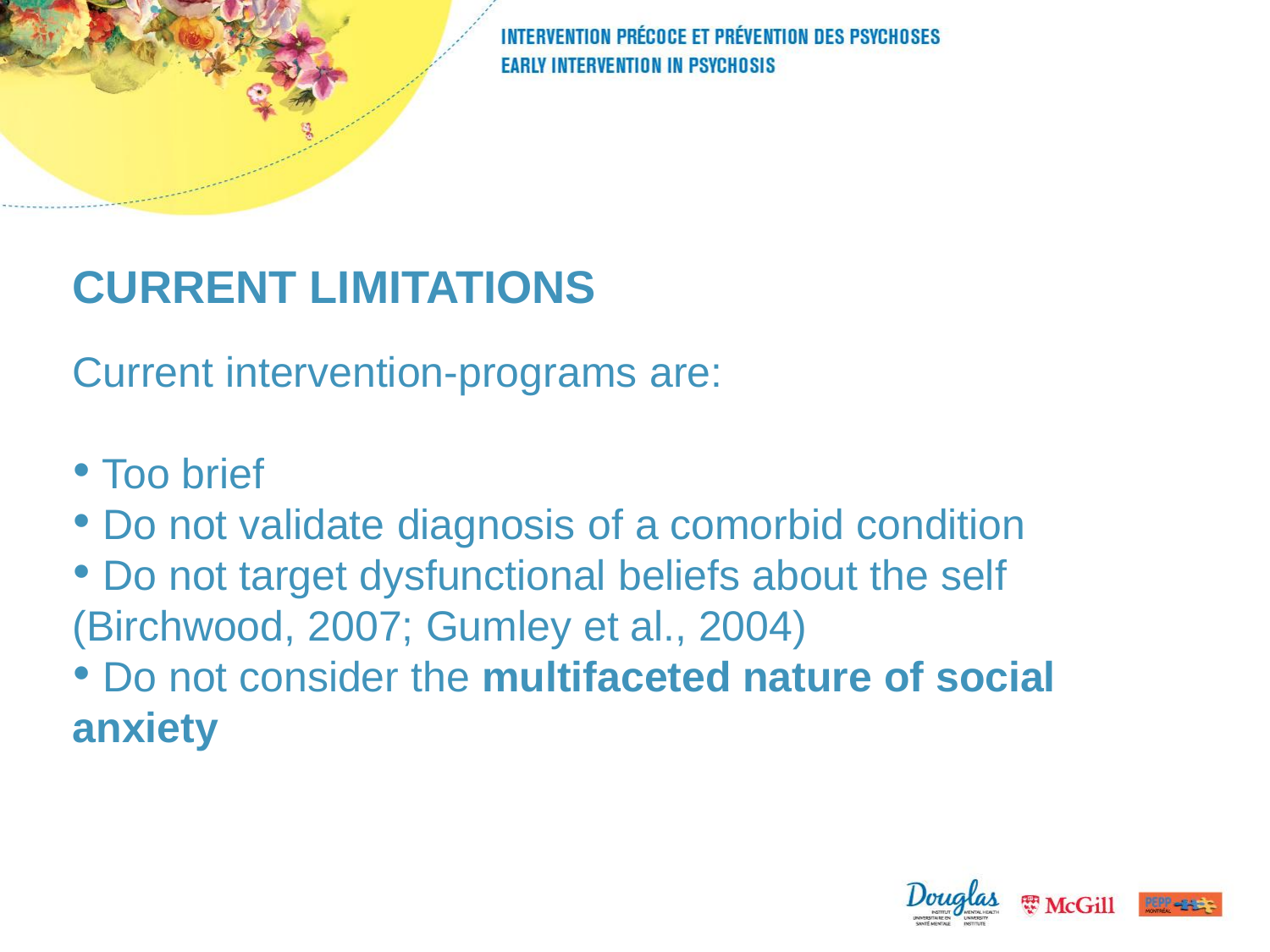#### **UNDERPINNINGS OF THE PROPOSED INTERVENTION**

- Intervention program specifically adapted to incorporate notion of dysfunctional thoughts, beliefs and attitudes about self as related to the illness.
	- Consideration of the psychotic dimension
- Given high prevalence of cognitive deficits in psychosis, sessions were presented at slower pace.
	- Written summaries key aspects of therapy offered (i.e. grade 8 reading level).

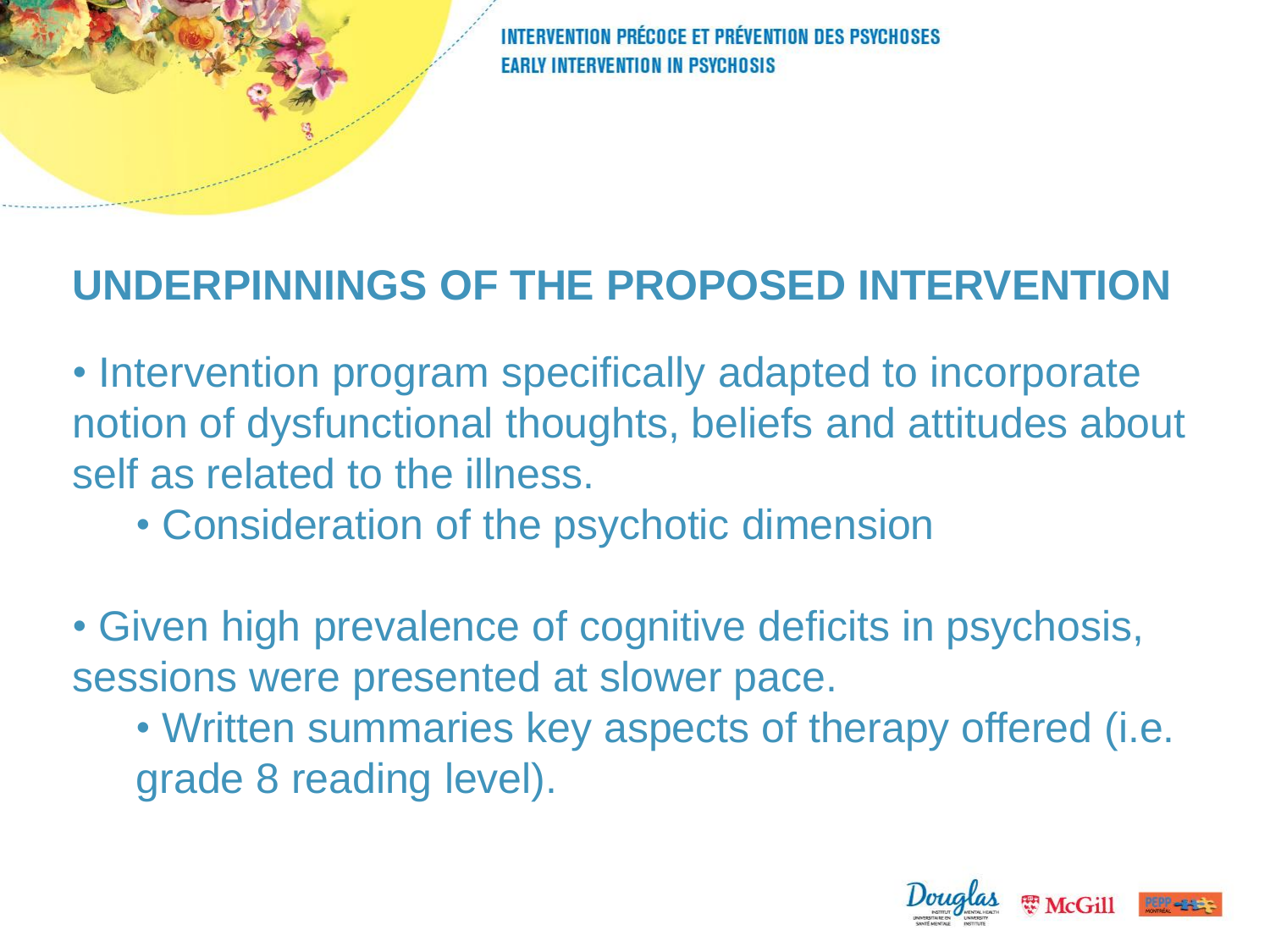

#### **RESEARCH AIMS**

The main objective of our pilot study:

To evaluate the feasibility of a manualized cognitivebehavioral group intervention.

To report the preliminary data on the effectiveness of the intervention.

**HYPOTHESIS ?**

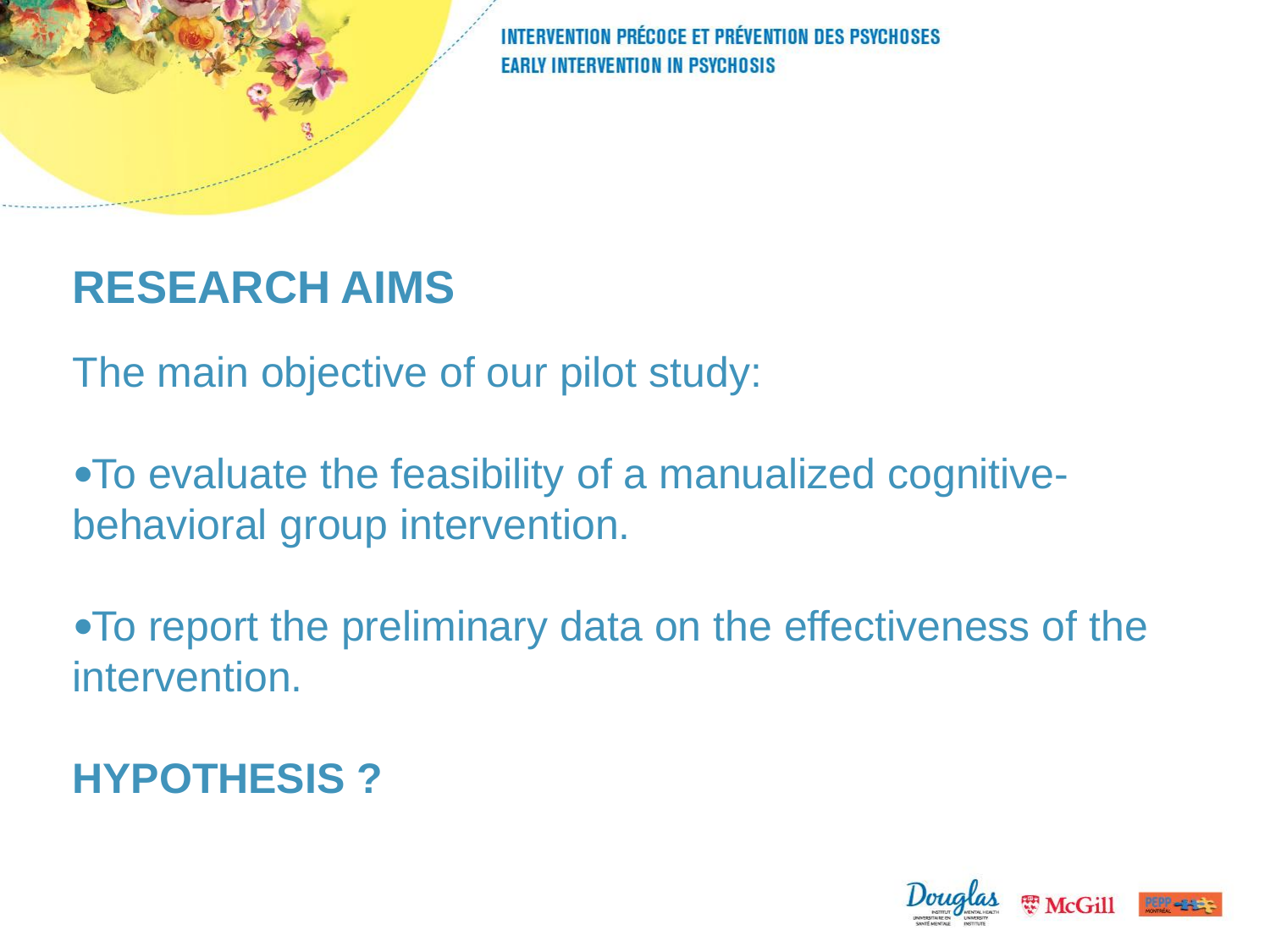## **METHODS**

Recruitment: 23 participants

Douglas Institute - Prevention and Early Intervention Program for Psychoses and First Episode Psychosis Program

- Inclusion Criteria:
	- $\bullet$  18 50 years old
	- Dx Schizophrenia (SCID-I)
	- Sx Social Anxiety (Above SA cut off scores)
	- Clinically stable (functional)
	- Level of Education > 8 years
- Exclusion criteria:
	- Participation in psychotherapy
	- Medication non-adherence > 6 weeks
	- **Hospitalization**
	- SAPS Scores > 3



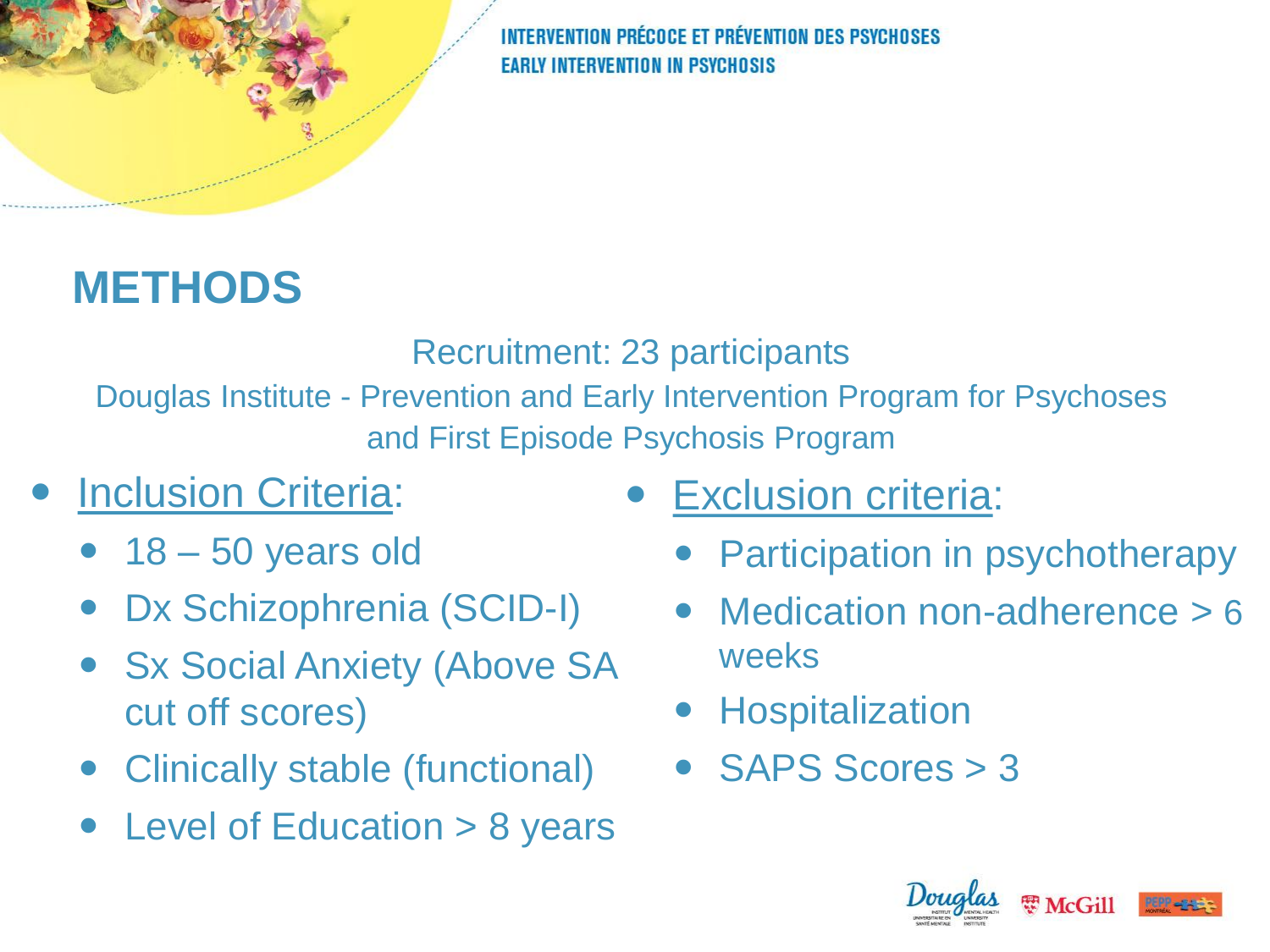#### **FEASIBILITY OF THE INTERVENTION**

• Recorded by relying on group attendance and qualitative self-report feedback provided by the participants at the time of the post-treatment assessment.

• Questions such as perceived treatment benefits, acceptability and therapeutic gains were asked.

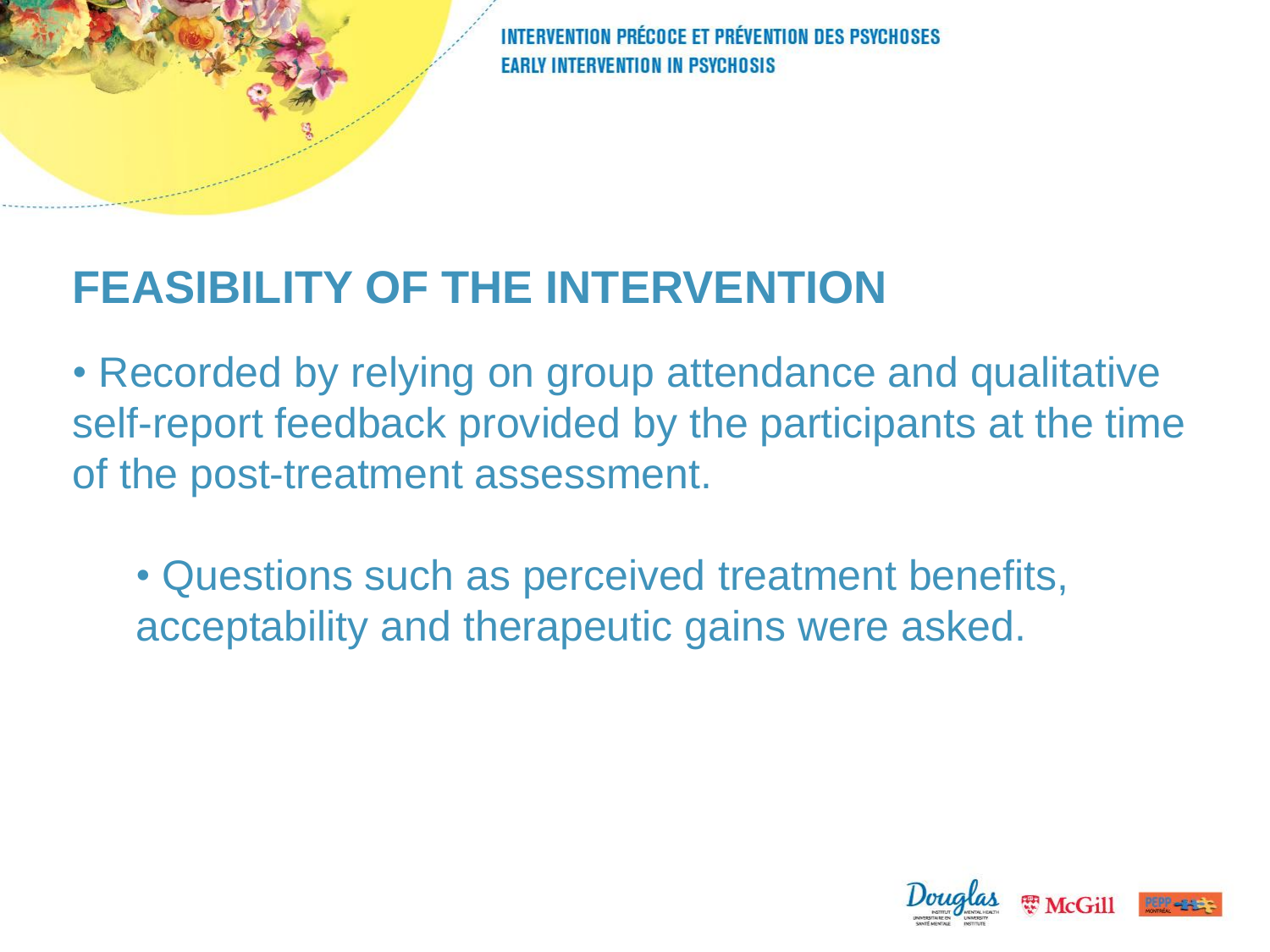## **OUTCOME MEASURES**

#### Assessment of Social Anxiety Symptoms

- Social Interaction Anxiety Scale SIAS (Mattick et Clarke, 1998)
- Social Phobia Inventory SPIN (Connor et al., 2000)
- Brief Social Phobia Scale BSPS (Davidson, et al., 1991, 2000)
- SCID-I (Social Phobia Subscale)

#### Assessment of Psychotic Symptoms

- SAPS
- SANS
- SCID-I

#### Other Assessments

- The Calgary Depression Scale Schizophrenia (Addington, Addington, & Schissel, 1990)
- Internalized Stigma of Mental Illness Scale ISMIS (Ritsher et al., 2003)
- Indiana Psychiatric Interview IPII (Lysaker et al., 2002)



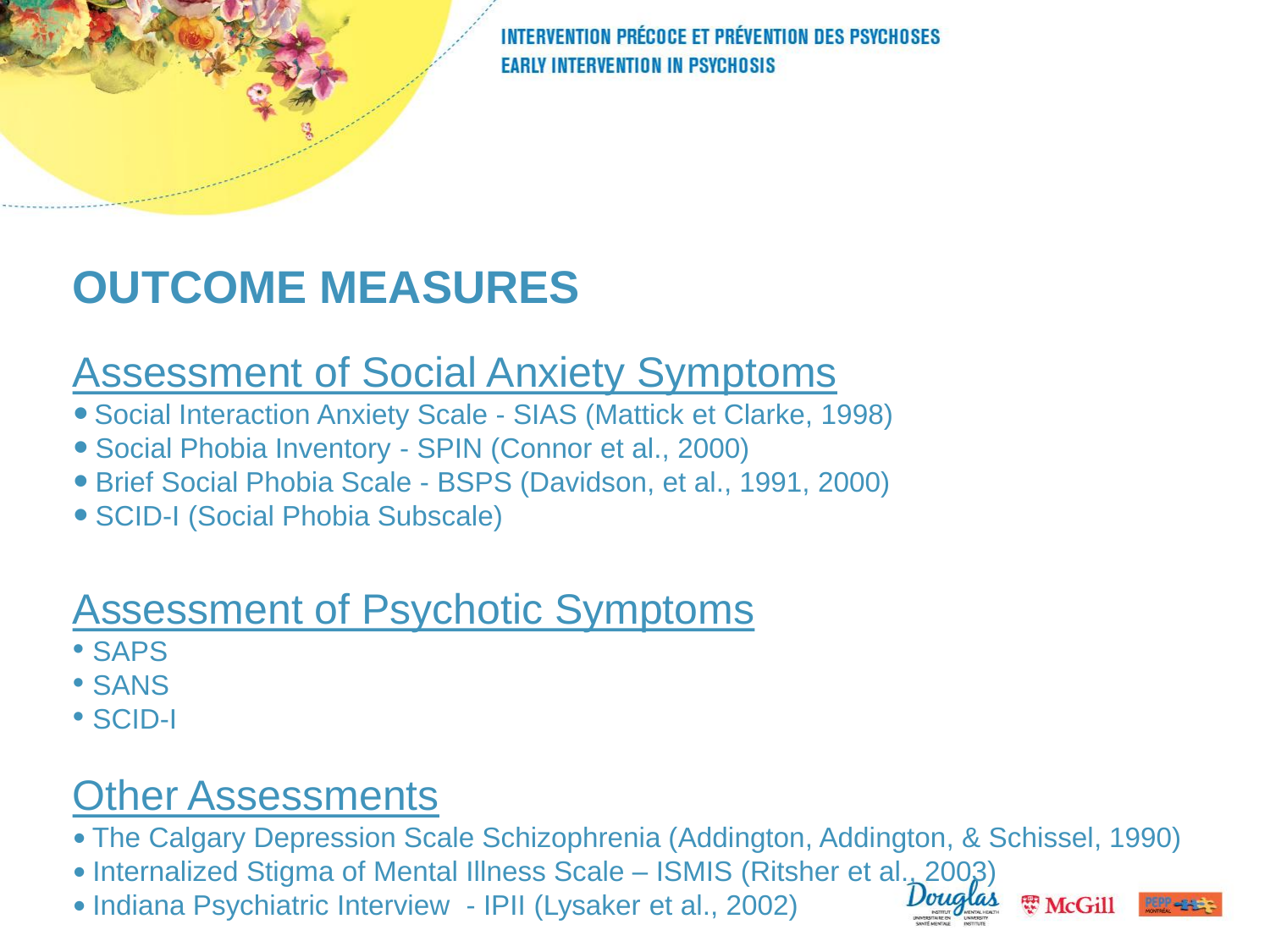#### **TIMES OF EVALUATION**

• T1: Baseline (prior to the onset of group therapy);

• T2: Post-treatment (within two weeks of having completed the 14-week intervention program);

• T3: Follow-up (3-6 months following the post-treatment evaluation).

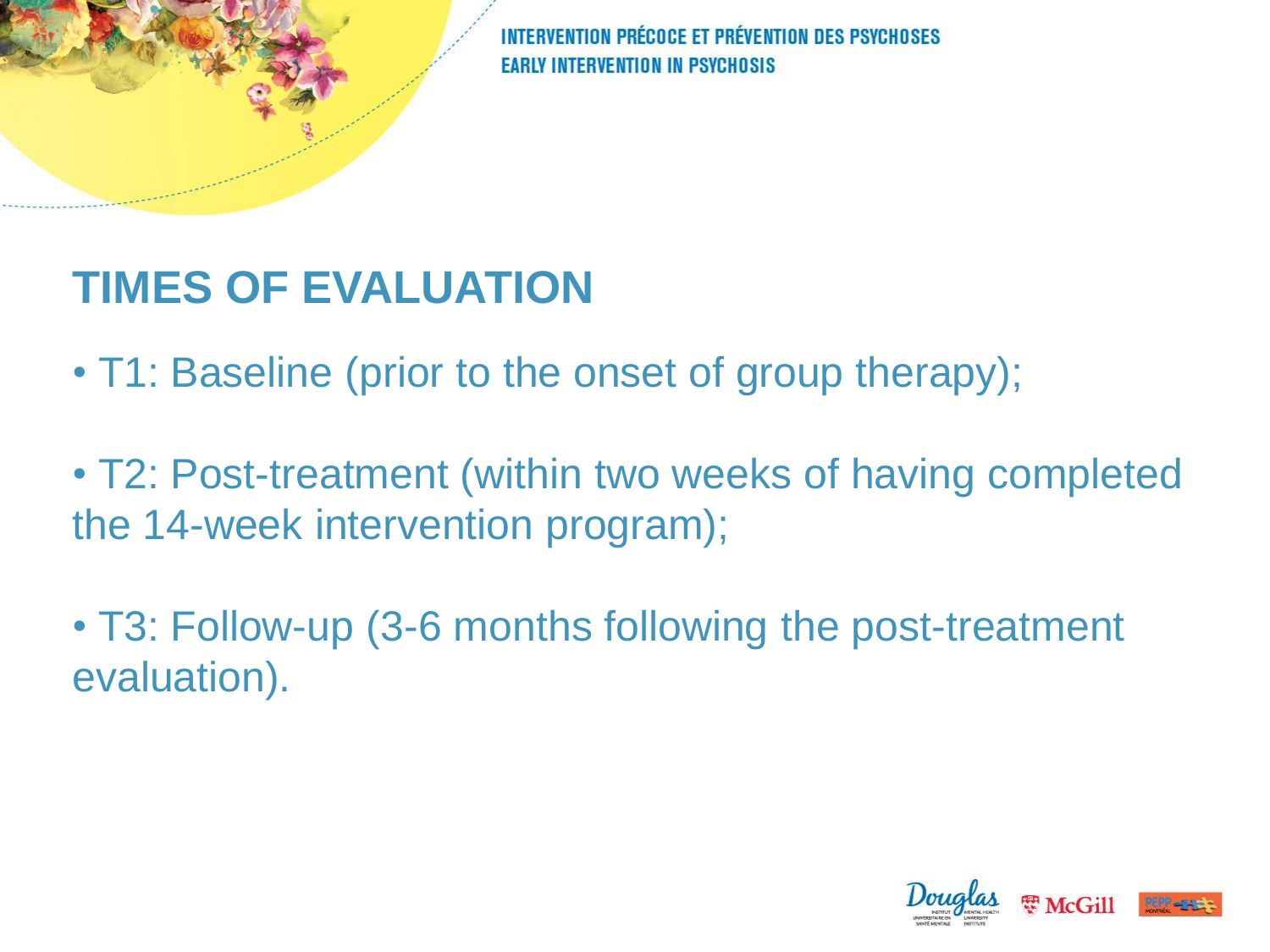### **STRUCTURE OF INTERVENTION**

- French or English
- Let by a Therapist and co-therapist
- (Psychologists / Ph.D. Students)
- 14 weeks / 1.5 hours weekly
	- Week 1: Introduction
	- Week 2: Psychoeducation on Social Anxiety
	- Week 3: Psychoeducation on Stress
	- Week 4: Psychoeducation on Psychosis / Stigma
	- Week 5: Introduction to Cognitive Distorsions
	- Week 6: Cognitive Restructuring
	- Week 7: Social Skills Training Part I
	- Week 8: Social Skills Training Part II
	- Week 9: Exposure Part I
	- Week 10: Exposure Part II
	- Week 11: Exposure Part III
	- Week 12: Relapse Prevention
	- Week 13: Maintaining Gains
	- Week 14: Social Activity

Organisation hiérarchique des stratégies<br>d'interventions





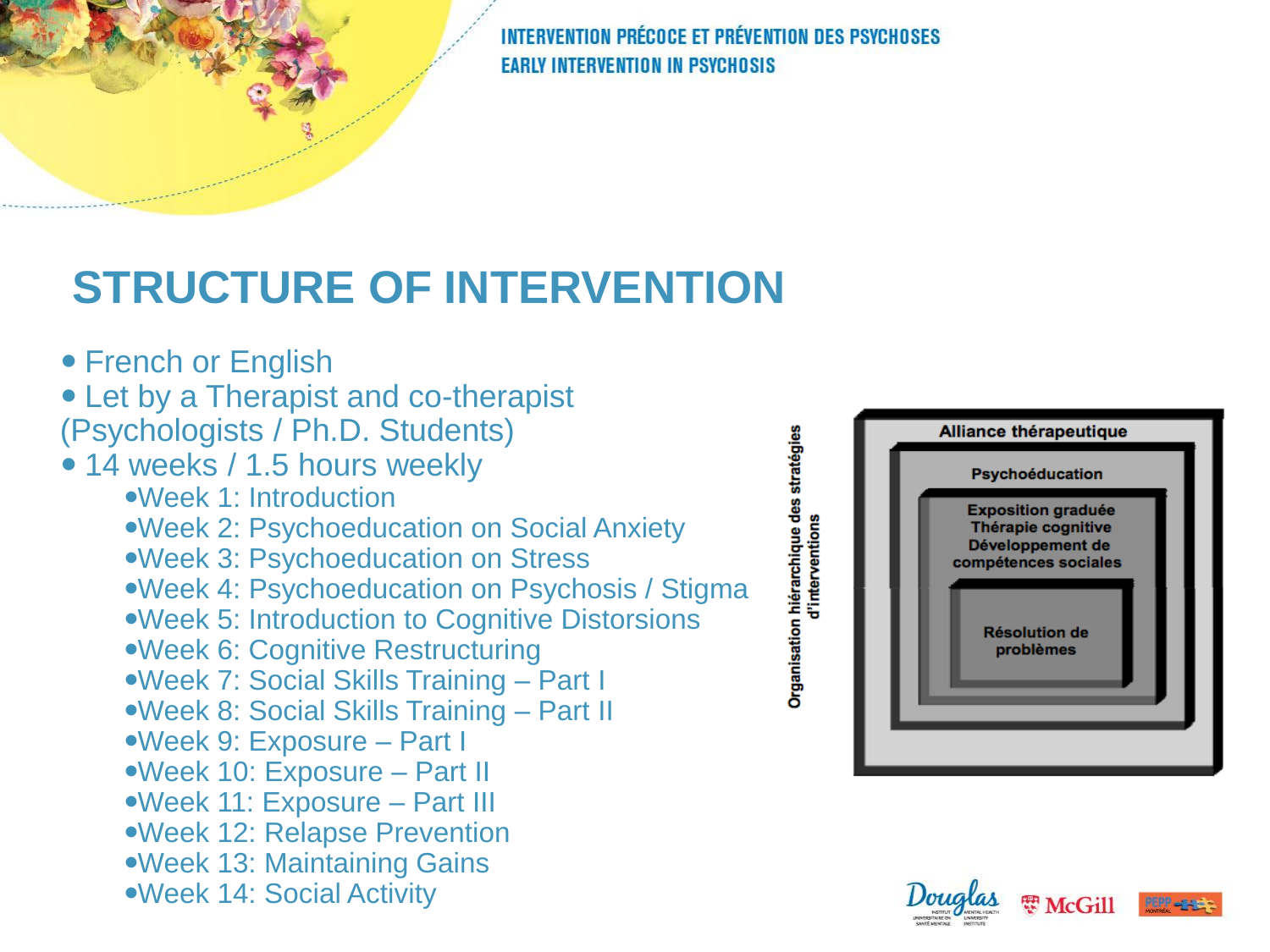# **Evaluation of Social Anxiety Symptoms:**

#### Multidimensional perspective

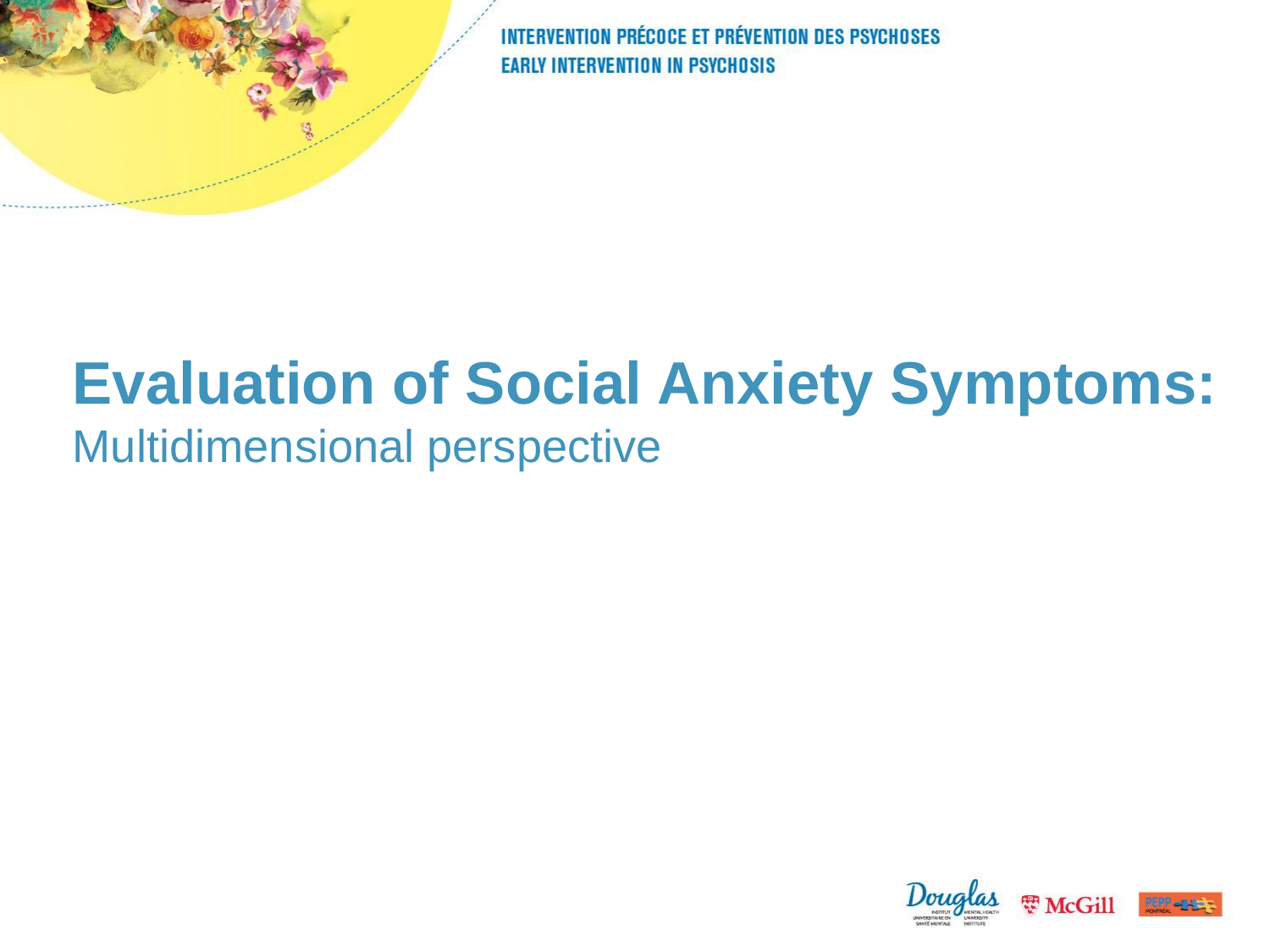## **SYMPTOM DIMENSIONS OF SOCIAL ANXIETY**

#### •Cognitive

- Hyper self awareness (hypervigilance, uneasy)
- Feeling of inferiority ("I don't measure up")
- Fear of being negatively evaluated ("They won't like me")

#### • Physiological

- Blushing, sweating, trembling, shaking
- Panic attacks may occur during social interactions

#### •Behavioral

• Avoidance, poor eye contact, withdrawn, isolation

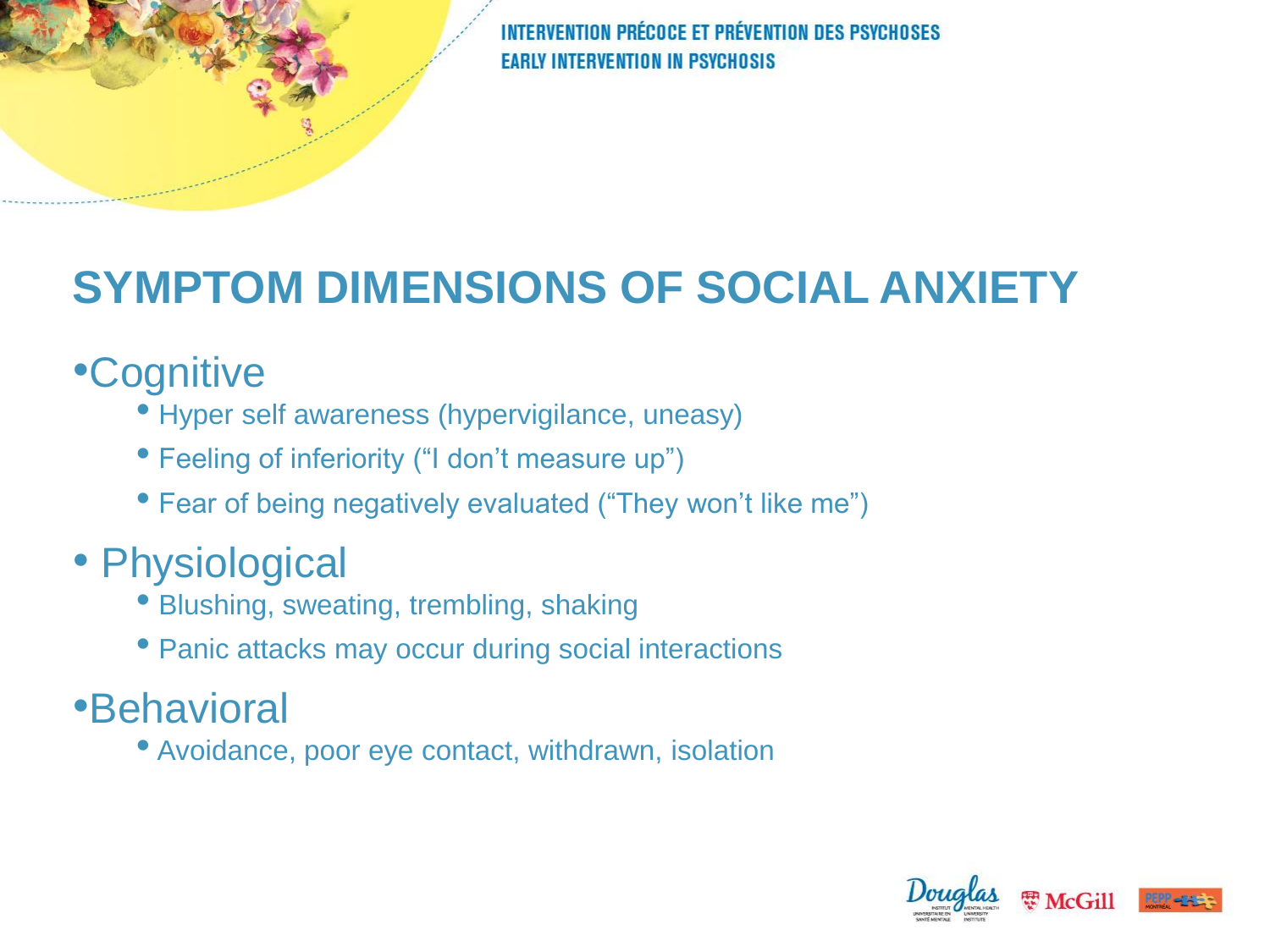#### **STABILITY OF SOCIAL ANXIETY OVERTIME**

• A recent study showed that anxiety disorders seemed to be the most persistent comorbid condition in a FEP sample across time (Pope et al., 2012).

• These findings suggest that untreated anxiety would show little change over time.

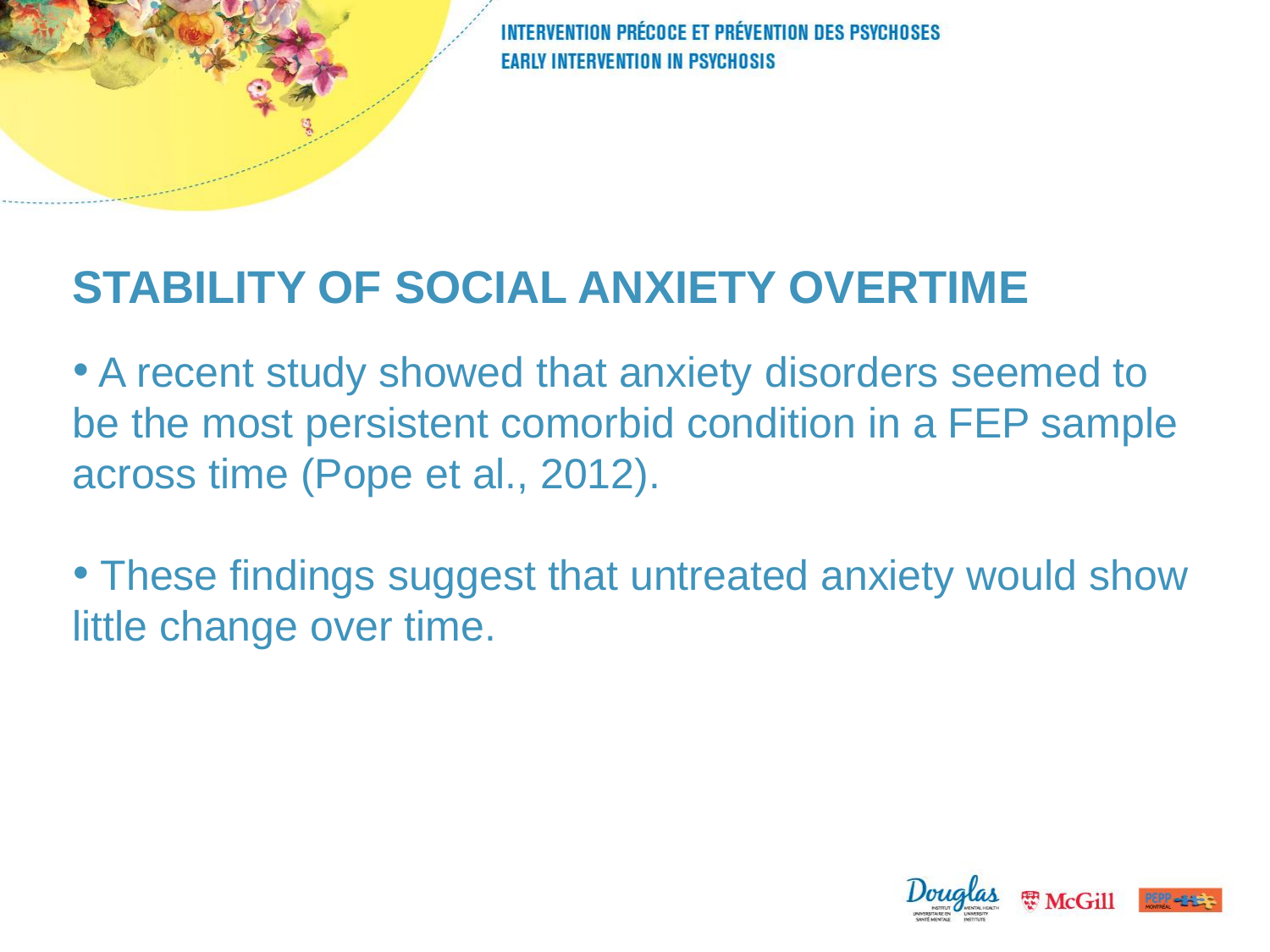# **Cognitive-Behavioral Therapy Group for Social Anxiety in FEP:**  Results – FEASIBILITY

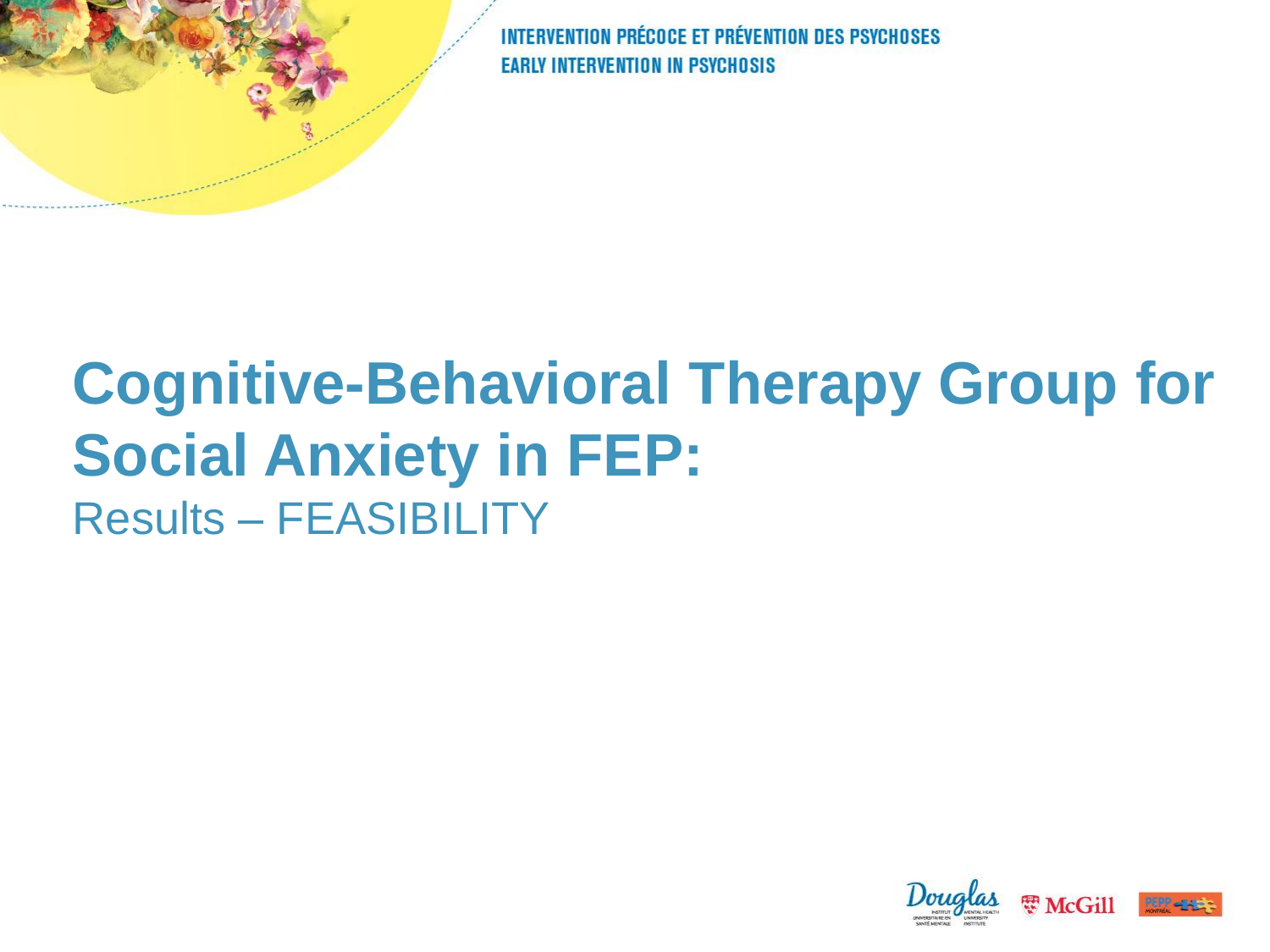## **FEASIBILITY OF THE INTERVENTION**

• Qualitative data (IPII) - Post intervention assessment:

• Participants describe the intervention as useful, practical and enjoyable.

•Participants were generally satisfied with the intervention and highlighted several perceived benefits:

- Mastery over the discomfort associated with manifestation of anxiety;
- •Increased social exposure;
- More hopeful about the future.
- Overall attendance rate of completers was 95%
- Dropout rate of approximately 10% was slightly below that of other studies.

• Therapists reported on the ease of implementing manuals could be and the appropriateness of content.需 McGill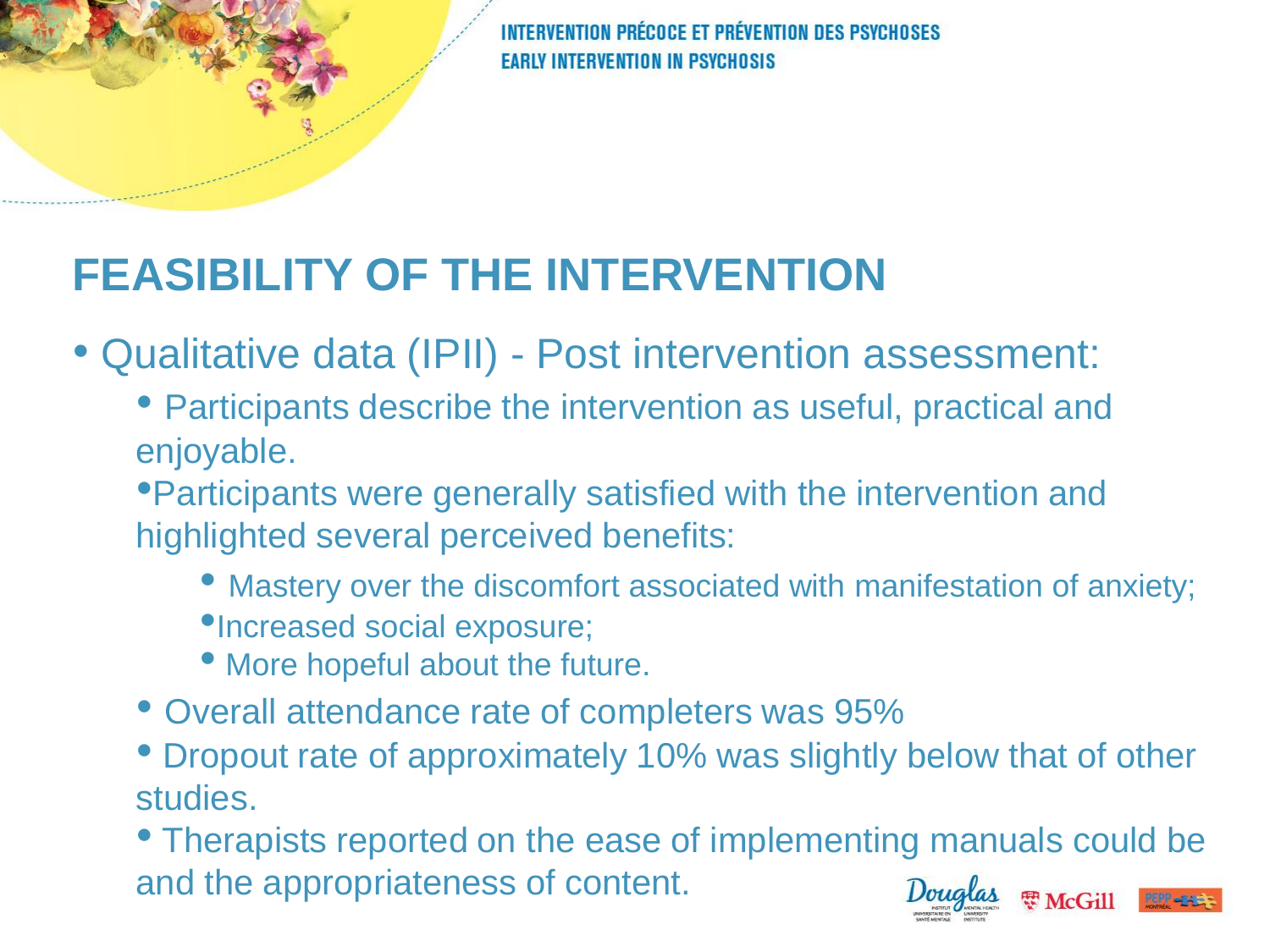# **Cognitive-Behavioral Therapy Group for Social Anxiety in FEP:**  Results – PRELIMINARY EFFECTIVENESS

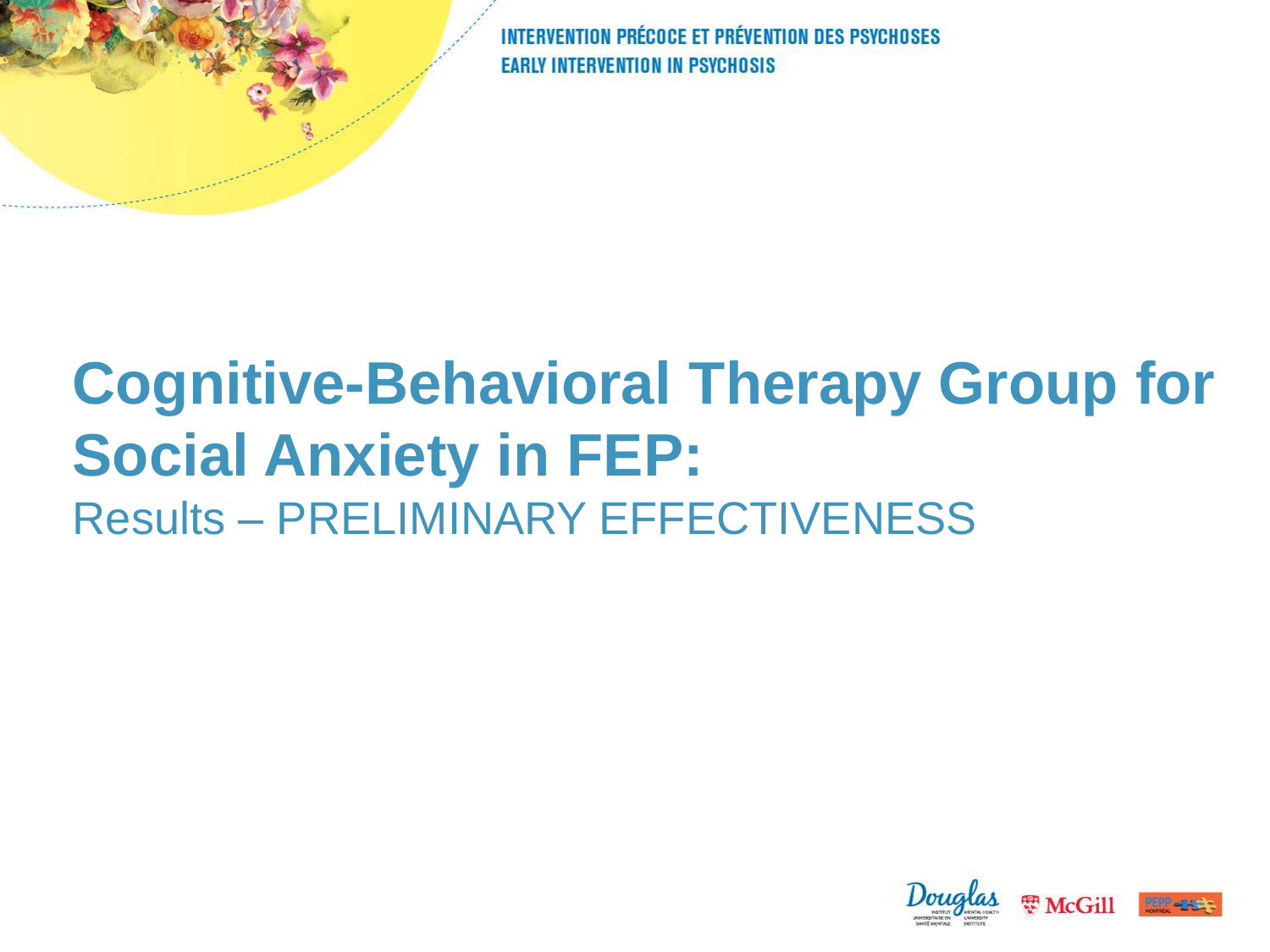#### **COMPLETERS VERSUS NON COMPLETERS** SOCIAL ANXIETY SYMPTOMS



No significant difference between completers and non-completers at baseline on all measures of social anxiety, psychotic Sx and general psychopathology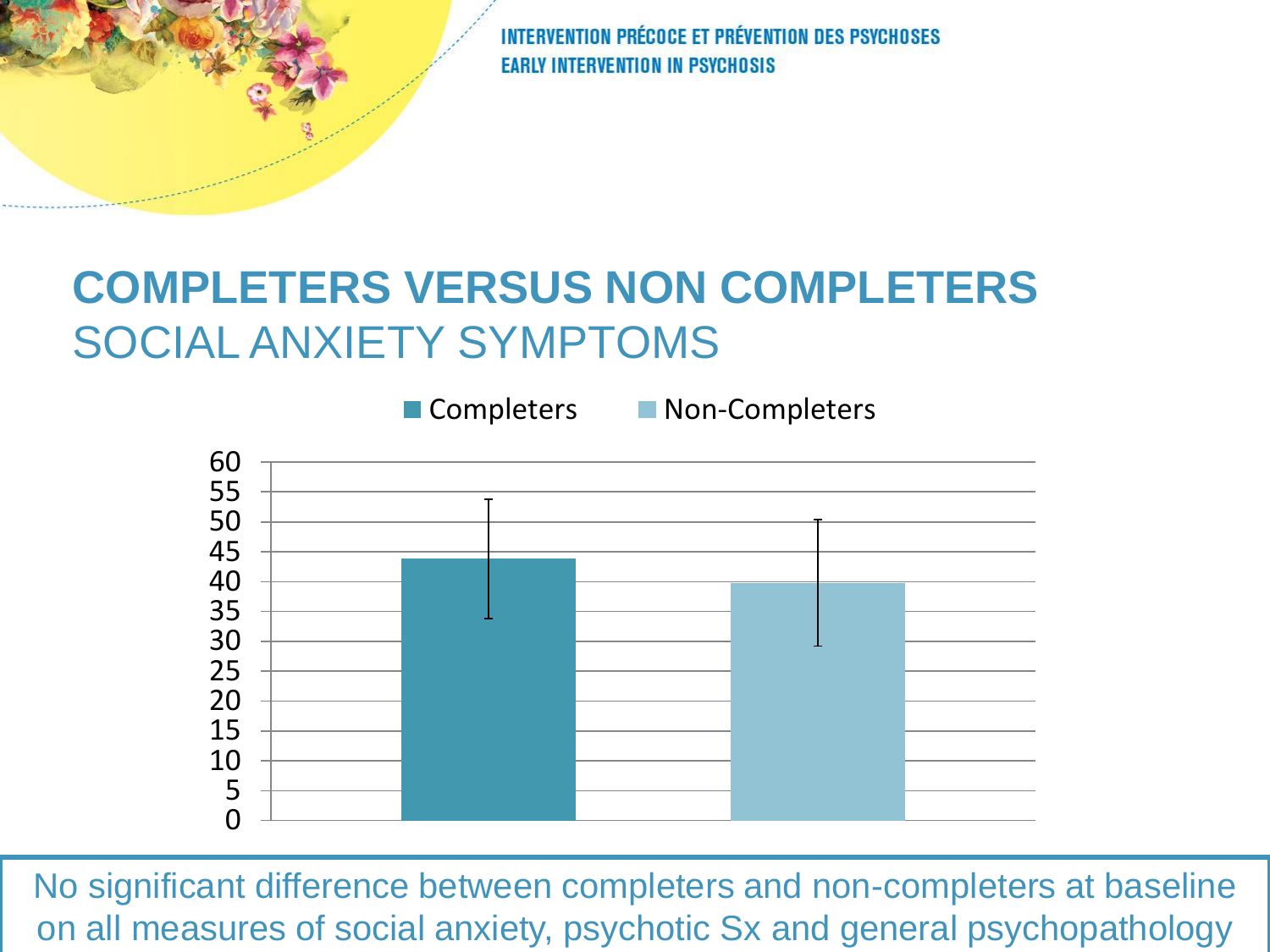#### **GROUP CBT COMPLETERS** SOCIAL ANXIETY SYMPTOMS

 $Pre$  Post



At the end of the 14-week group intervention there appears to be a significant reduction in the severity of social anxiety symptoms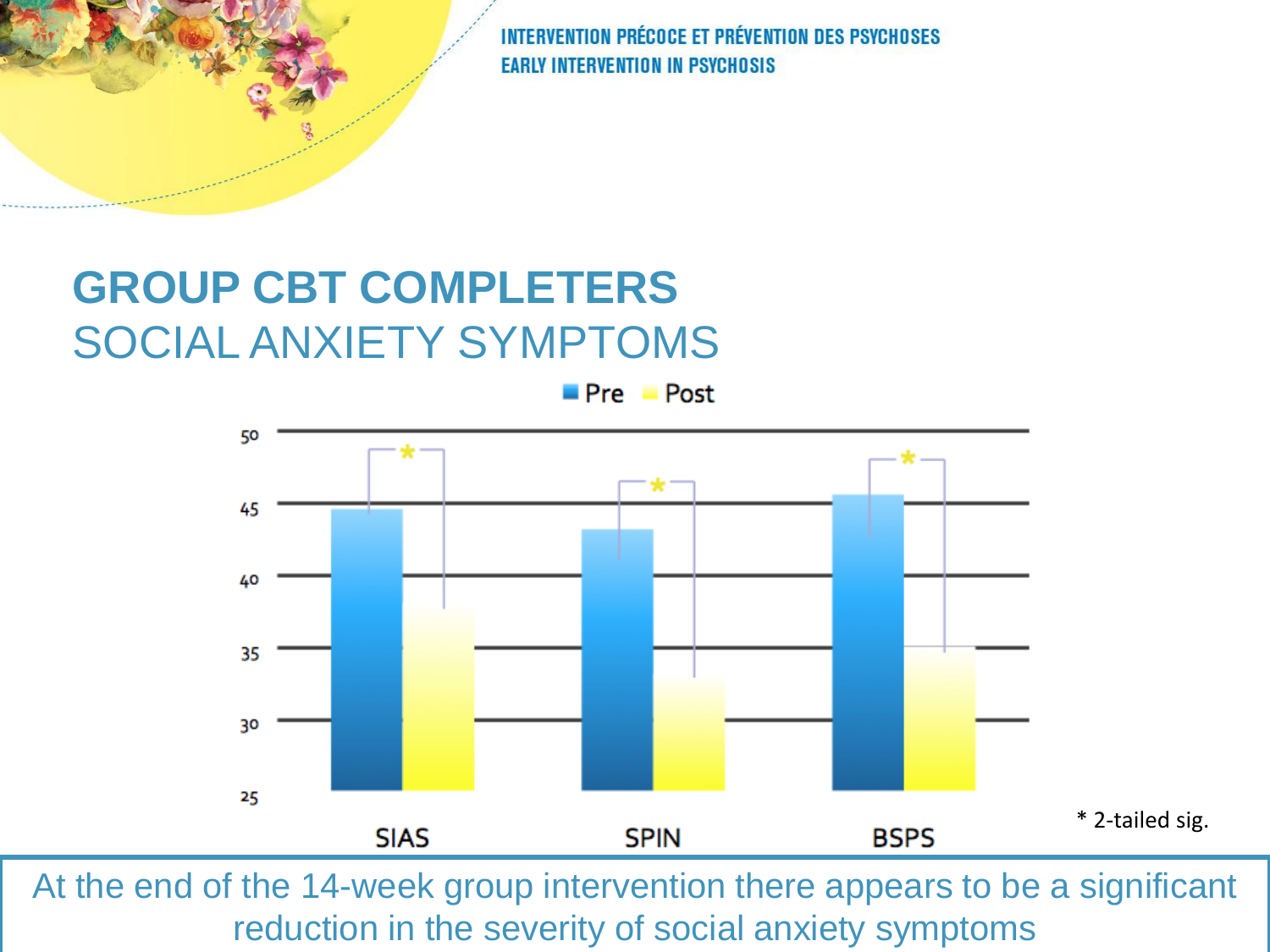#### **GROUP CBT COMPLETERS** PSYCHOTIC SYMPTOMS *(SANS)*



\* 2-tailed sig.

At the end of the 14-week group intervention there appears to be a significant reduction in negative symptoms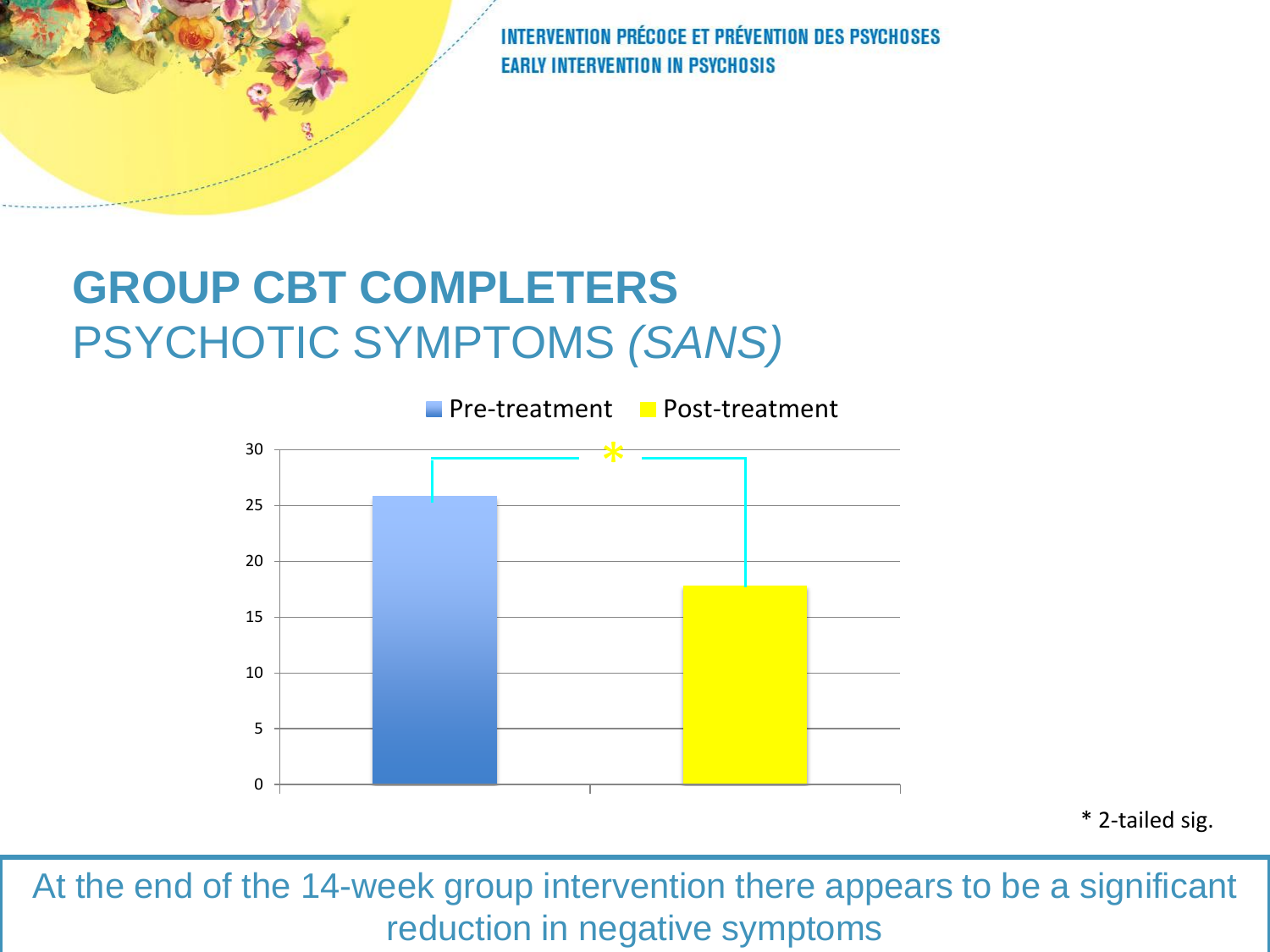#### **GROUP CBT COMPLETERS** DEPRESSION (CDSS)



At the end of the 14-week group intervention there appears to be a significant reduction in symptoms of depression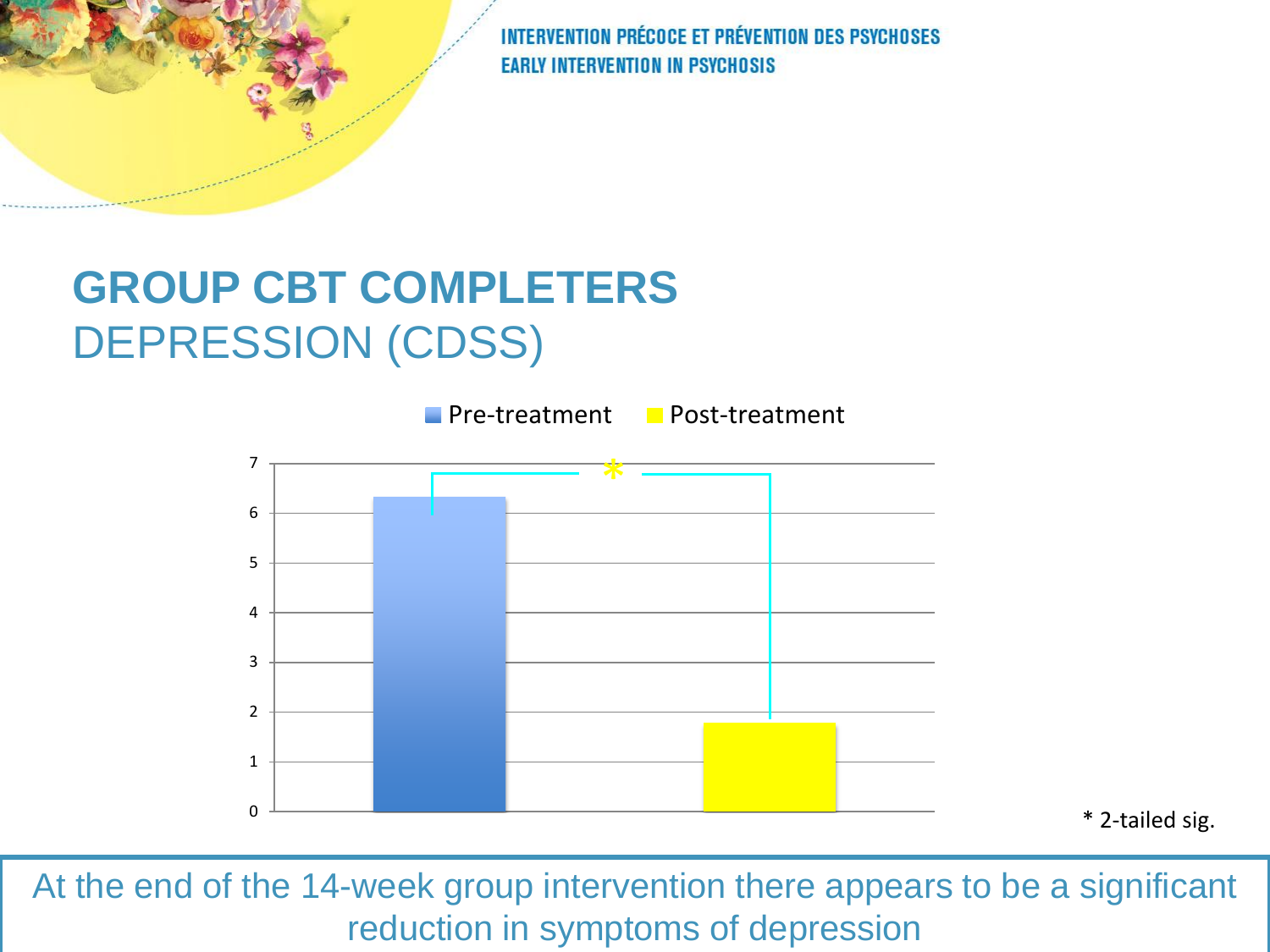#### **COMPLETERS VERSUS NON COMPLETERS** STIGMA



At the end of the 14-week group intervention there appears to be a significant reduction in levels of stigma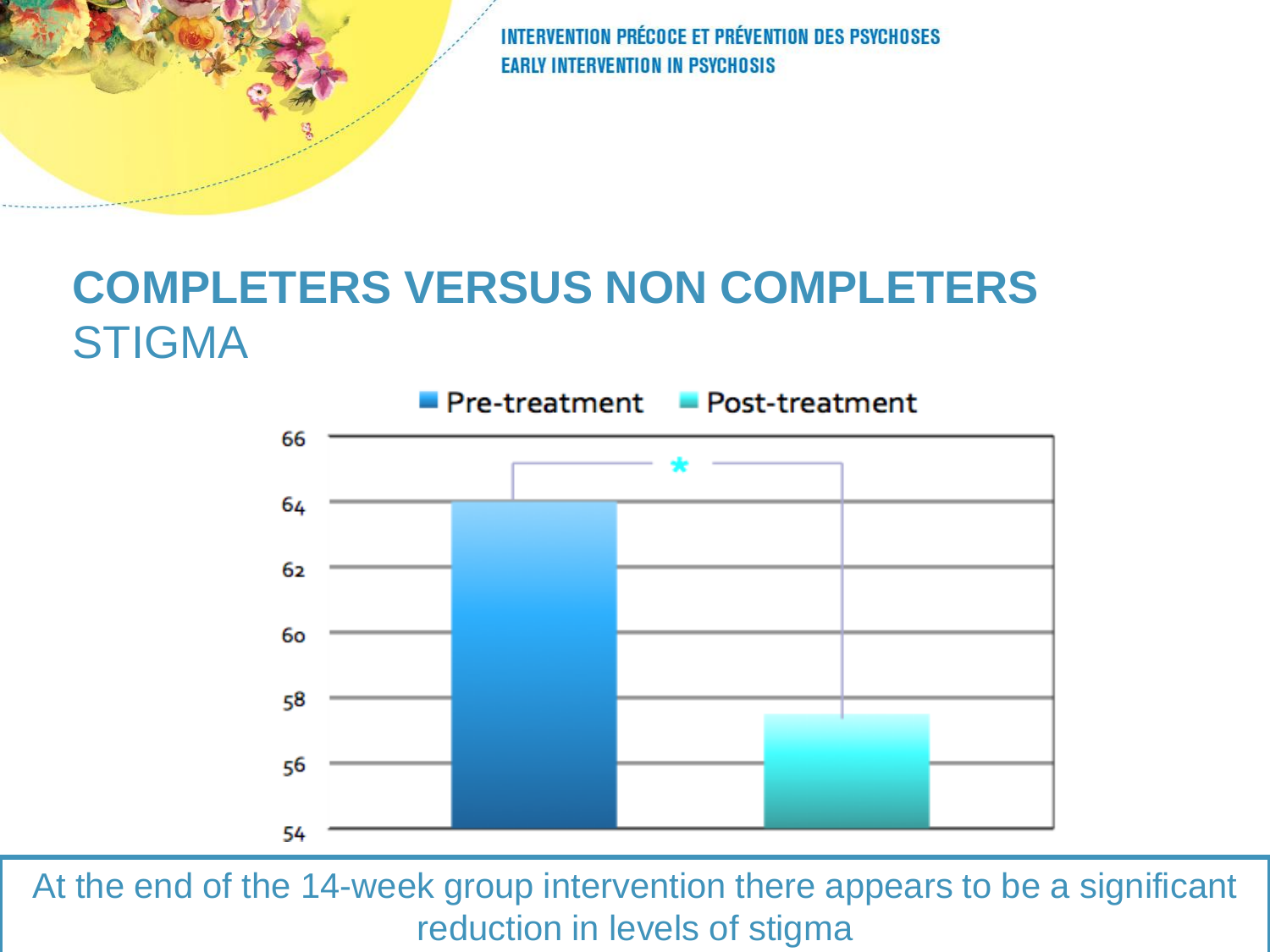#### **PRELIMINARY RESULTS - EFFECTIVENESS**

| <b>Variables</b>   |                                 | <b>Treatment Outcomes</b> |                         |
|--------------------|---------------------------------|---------------------------|-------------------------|
|                    |                                 | <b>Effect size d</b>      | <b>Mean Effect size</b> |
|                    | <b>Social Anxiety Measures</b>  |                           |                         |
| <b>SIAS (N=28)</b> |                                 | 1.04                      | 0.97                    |
| <b>SPIN (N=27)</b> |                                 | 0.93                      |                         |
| <b>BSPS (N=27)</b> |                                 | 0.95                      |                         |
|                    | <b>Psychotic Symptomatology</b> |                           |                         |
| <b>SAPS (N=18)</b> |                                 | 0.17                      | 0.41                    |
| <b>SANS (N=15)</b> |                                 | 0.64                      |                         |
|                    | <b>General Psychopathology</b>  |                           |                         |
| <b>CDSS (N=13)</b> |                                 | 1.25                      | 0.89                    |
| $ISMI (N=18)$      |                                 | 0.53                      |                         |
| BCIS $(N=16)^*$    |                                 | $0.08*$                   |                         |



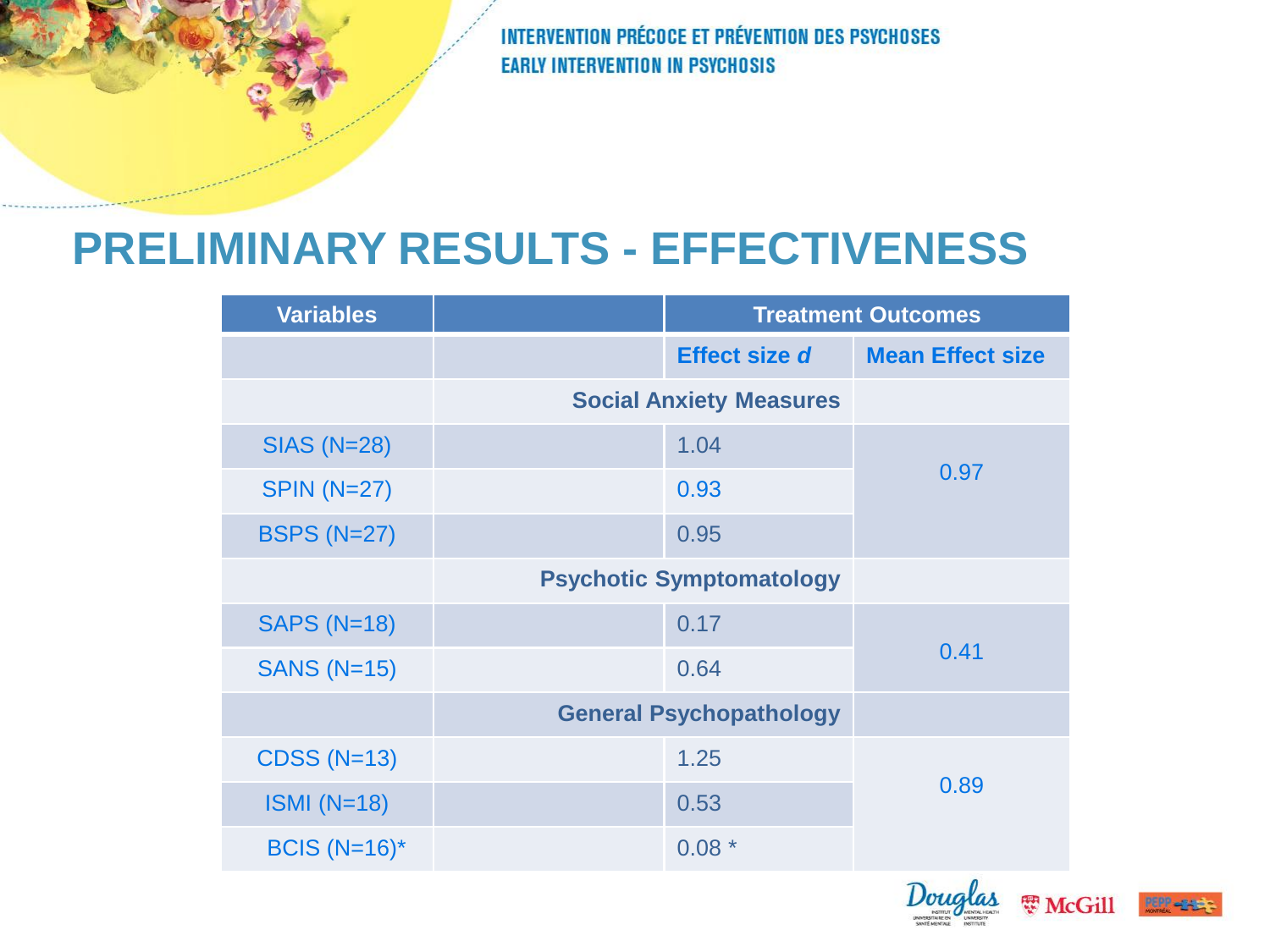#### **FOLLOW-UP**

• The results of the analyses revealed that symptoms of *social anxiety remained significantly lower when compared to baseline (pre-intervention) ratings*

- SPIN  $[t(14) = -4.81, p = .014]$
- BSPS  $[t(14) = 2.27, p = .039]$ 
	- SIAS result was no longer significant  $[t(14) = 1.81, p = .091]$ <sup>\*</sup> \* 2-tailed significance

• Improvements on the ISMI at follow-up remained significant  $[t(9) = 2.55, p =$ .031]

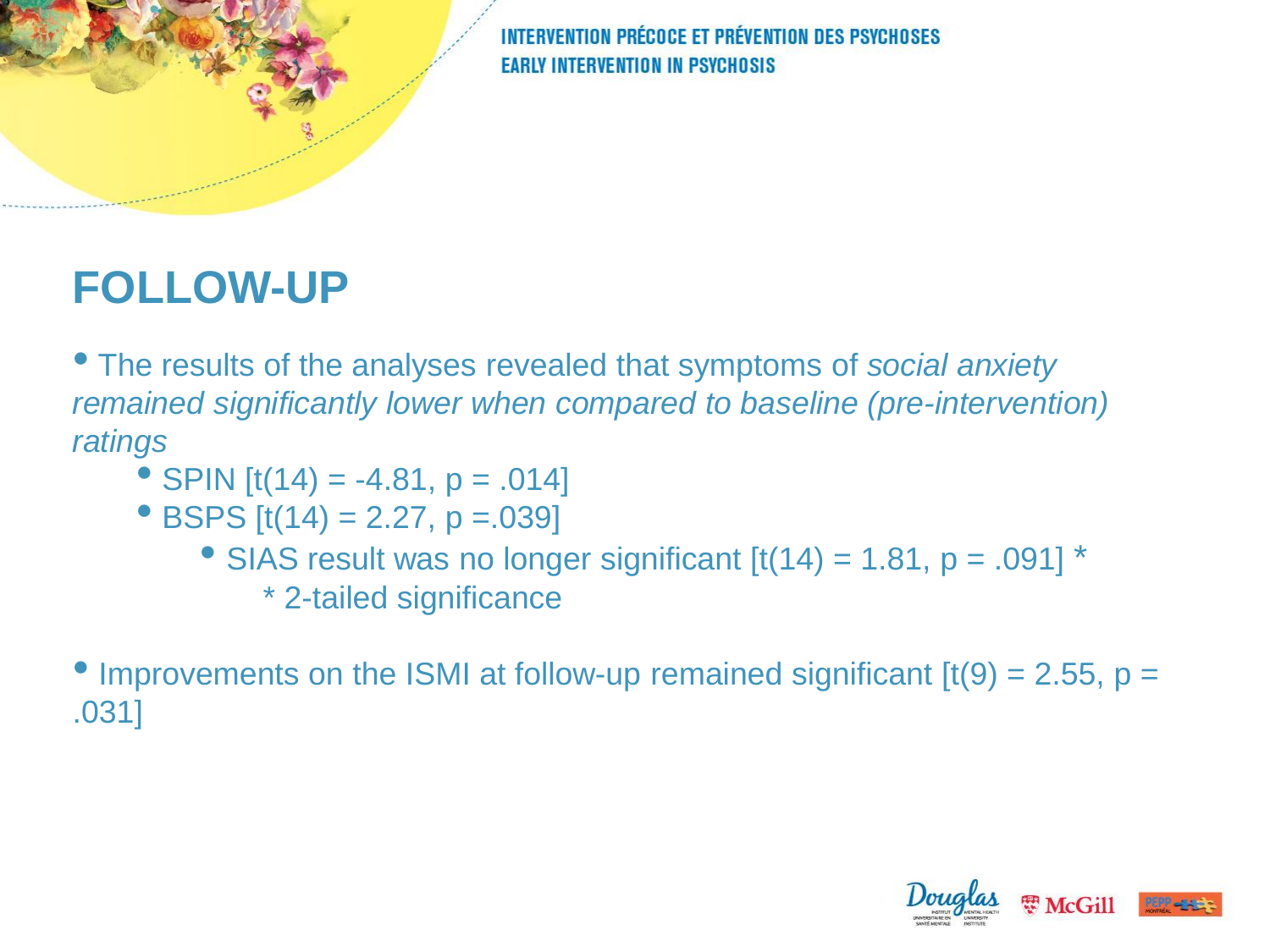## **OVERVIEW OF FINDINGS**

• No symptomatic differences at baseline (pre-treatment) between completers (n=23) and non-completers (n=3).

- 95% attendance rate in completers (n=23).
- Qualitative data highlights participants describe the intervention program as useful, practical and enjoyable.

• Preliminary results point to symptomatic reduction following the intervention.

• Social anxiety, Negative Sx, Depression, Self-Stigma

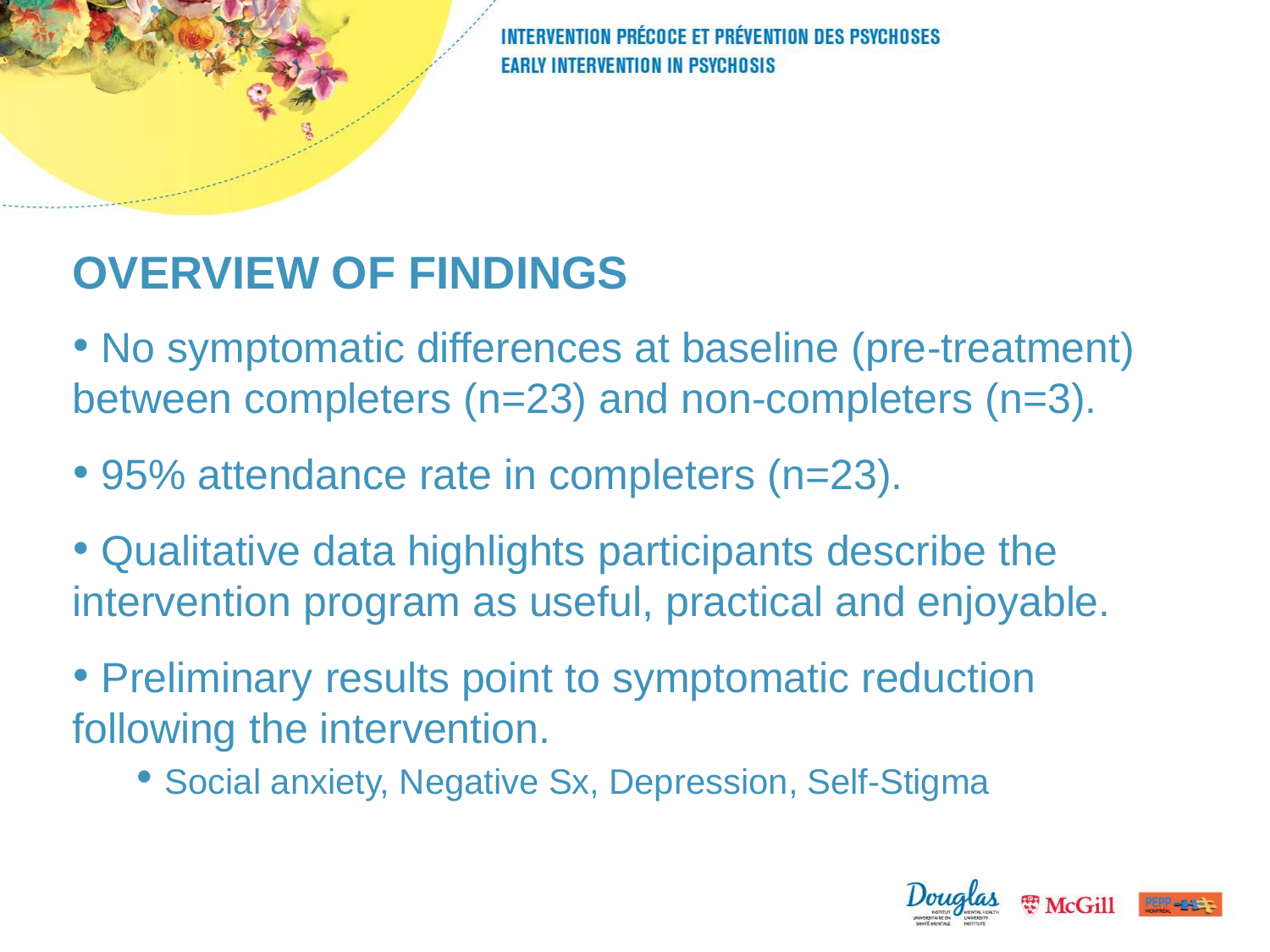**FT PRÉVENTION DES PSYCHO** 

#### **CONCLUSIONS**

• The proposed group manualized intervention is feasible (i.e. easily implementable and accurate content).

• Preliminary results on the effectiveness of the intervention support the need for a randomized control trial.

•Future research should examine the relative efficacy of this brief manualized CBGT intervention for the treatment of social anxiety and psychotic symptoms in a larger randomized controlled trial.